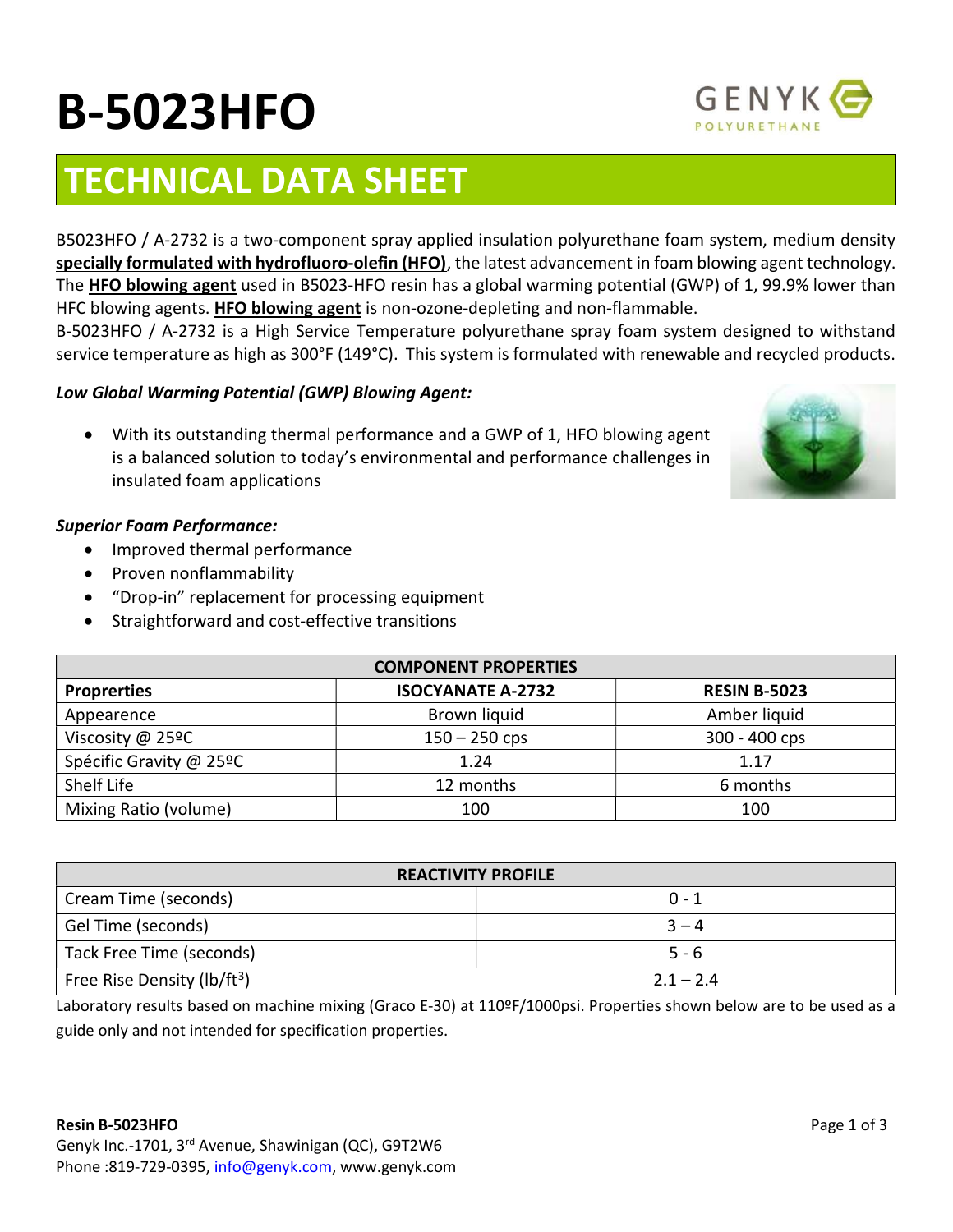| <b>TEMPERATURE AND PARAMETERS</b>                                              |                                |                                  |  |  |
|--------------------------------------------------------------------------------|--------------------------------|----------------------------------|--|--|
| <b>Installation Temperature</b>                                                | <b>Component Temperature</b>   | <b>Minimum Spraying Pressure</b> |  |  |
| (Ambient and Substrate)                                                        | (A&B)                          |                                  |  |  |
| 0 <sup>o</sup> C to 35 <sup>o</sup> C (32 <sup>o</sup> F to 95 <sup>o</sup> F) | $35 - 45^{\circ}$ C (95-113ºF) | 5516 kPa (800 psi)               |  |  |

| <b>TYPICAL PHYSICAL PROPERTIES</b> |                                    |                                                                                         |  |  |
|------------------------------------|------------------------------------|-----------------------------------------------------------------------------------------|--|--|
| <b>Physical Propertie</b>          | <b>ASTM Method</b>                 | Value                                                                                   |  |  |
| Density (in place) *               | D 1622                             | 2.30 $lb$ /pi <sup>3</sup>                                                              |  |  |
| Compressive Strength               | D 1621                             | 32.2 psi                                                                                |  |  |
| <b>Dimensional Stability</b>       | D2126 (7days, -25°C, ambient R.H)  | 0.07%                                                                                   |  |  |
|                                    | D2126 (7days, +80°C, ambient R.H)  | $-0.93%$                                                                                |  |  |
|                                    | D2126 (28 days +70°C,97% +-3% R.H) | 2.73%                                                                                   |  |  |
| Water Absorption (volume)          | <b>ASTM D2842</b>                  | $< 1.0\%$                                                                               |  |  |
| <b>Initial Thermal Resistance</b>  | ASTM C518 (50mm)                   | 7.23 ft <sup>2</sup> .h. <sup>o</sup> F/btu.in (2.50 m <sup>2</sup> . <sup>o</sup> C/W) |  |  |

#### ADDITIONAL INFORMATION

The service temperature of this foam is between -60 $^{\circ}$ C and +149 $^{\circ}$ C (-76 $^{\circ}$ F and +300 $^{\circ}$ F). When spraying this foam system, the sprayer should not exceed 51 mm (2 inches) per pass. Spraying thicker could result in a sudden combustion of the foam which can happen hours after the installation of the foam. As with any plastic insulation, this foam is combustible and must be protected by an approved thermal barrier (Building code of Canada or local standards).

#### PACKAGING

Genyk A-2732 is supplied in 227 kg drums and 1,250 kg totes. Genyk B-5023 is supplied in 225 kg drums and 1,125kg totes.

#### STORAGE CONDITIONS AND HANDLING

All materials should be stored in their original containers and away from heat and moisture, especially after the seals have been broken and the containers have been opened. Shelf life is 6 months for the resin and 12 months for the isocyanate when stored indoors at a temperature between 60ºF (15ºC) and 77ºF (25ºC) for the resin and 60ºF (15ºC) and 100ºF (38ºC) for the isocyanate. Storage below 60ºF (15ºC) may result in compound stratification of the B and/or crystalline formation in the A component. Temperatures above the maximum storage temperatures may decrease the shelf life. Containers should be opened carefully to allow any pressure build-up to be vented safely. Extensive venting of the B component may result in loss of blowing agent, higher-density foam and reduced yield. Temperatures below 60ºF (15ºC) will increased the viscosity of the components making them difficult to pump. Both components are adversely affected by water and humidity.